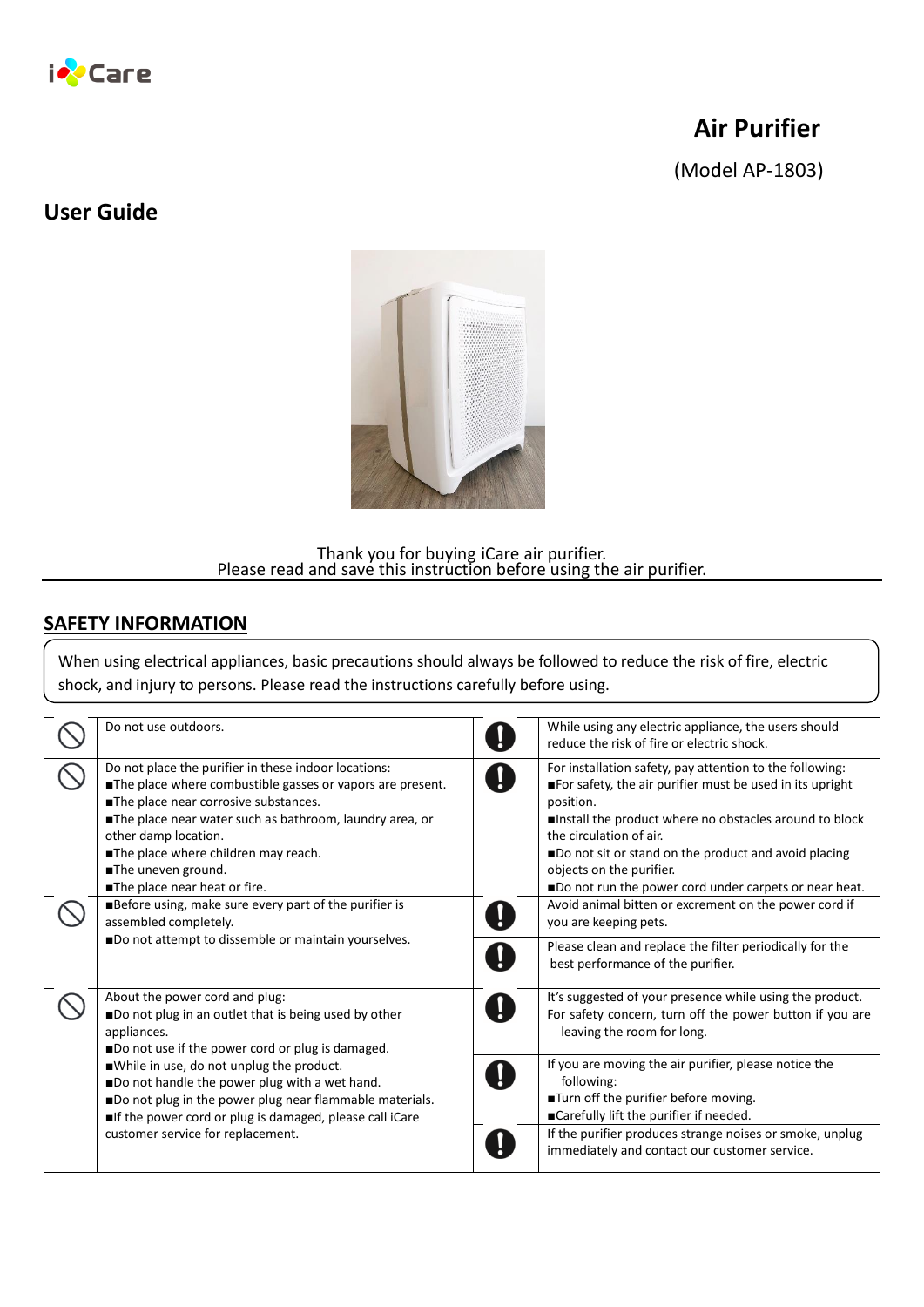# **PARTS NAME**

Names of main parts and functions of AP-1803 Air purifier:



| (1)<br>The purifier | 1 piece |
|---------------------|---------|
|---------------------|---------|

- (2) HEPA filter 2 pieces
- (3) Activated carbon filter 2 pieces
- (4) Pre-filter 2 pieces
- (5) Filter cover 2 covers

# **ACCESSORIES**

The whole air purifier package includes the following objects:

1.The purifier unit (with 3 kinds of filters on 2 sides) 4.Power cord ● Note: the power socket

2.User guide X1

3.Warranty card X1





of the machine is at the bottom of the purifier

# **SPECIFICATIONS**

| Installation<br>place               | Indoor use     | <b>Applicable room size</b> $\bigcup$ $\bigcup$ p to 87 Square meters |                                          |
|-------------------------------------|----------------|-----------------------------------------------------------------------|------------------------------------------|
| <b>Electrical</b><br>requirement    | AC 220V/50Hz   | <b>Air speed</b>                                                      | 6 speed modes                            |
| <b>AHAM CADR rate</b>               | 728 m3/h       | <b>Air quality sensor</b>                                             | Gaseous sensor /<br>particulate sensor   |
| <b>CCM</b>                          | P4/F4          | Timer                                                                 | 2/4/8/12H                                |
| <b>Power consumption</b>            | 65 Watts (max) | <b>Dimensions</b>                                                     | $35.5(W) \times 42.4(D) \times 55(H)$ cm |
| <b>Standby power</b><br>consumption | 0.5 Watts      | Weight                                                                | 9.80 Kg                                  |
| Noise (dBA)                         | 66 dB (max)    | <b>Materials</b>                                                      | ABS (shell of purifier)                  |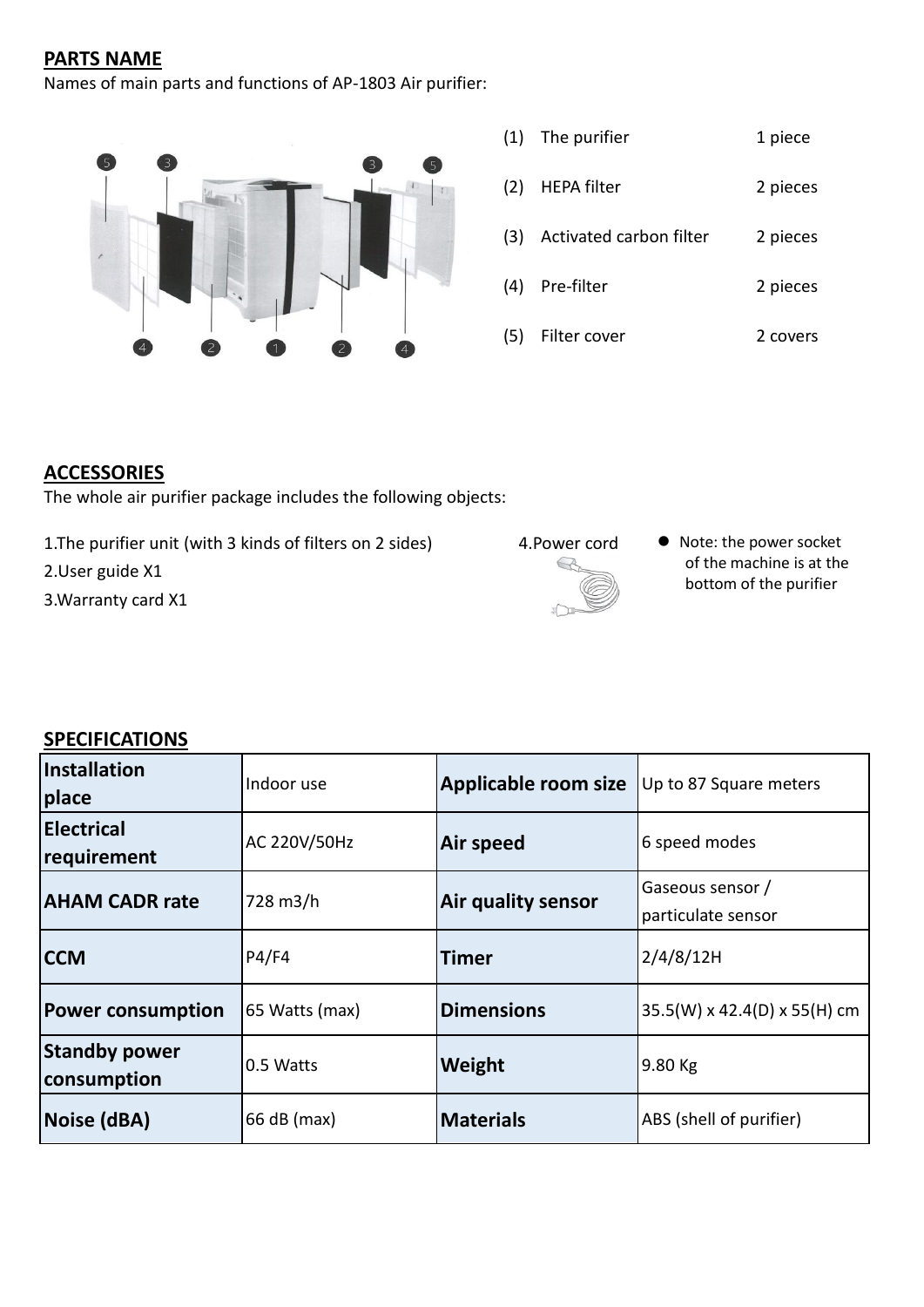### **OPERATING INSTRUCTIONS**



### **Instructions to start the air purifier**

 *Be sure the plastic packings of BOTH SIDES are removed before installing the filter.*  Set the plug of the air purifier into a standard 220V socket before starting to use.

#### **Self check while plugging in each time**

While each time plugging into socket and turning it on, it will make a "beep" sound, and the lights (green/yellow/red) of air quality indicator will light up and be on. AUTO and TURBO lights of air speed position indicator will light up and be on. Then, the air purifier will be at the position of standby.

#### **Turn on the power**

Press the  $\circledcirc$  power button and the blue indicator will be on, the air purifier will make two "beep" sound. *At the first time, it's suggested to choose "medium" airflow speed at the first time.*

#### **Shut down**

When the air purifier is in operation situation, you can press the  $\circledcirc$  power button to turn off the air purifier. It will make a long "beep" sound to be at the position of standby.

#### **Mode & airflow selection**

Change the airflow speed by rotating the gear knob. You can choose the 6 fan speeds (AUTO – SLEEP - LOW – MEEDIUM – HIGH – TURBO) by rotating the knob clockwise. It will make a "beep" sound when changing speed. The blue indicator will light up corresponding with the speed mode you switch.

#### **Timer setting**

The air purifier is equipped with timer function. Available settings are 2H, 4H, 8H and 12H. Press the  $\circledcirc$  timer setting button to switch. It will make a "beep" sound and the indicator for hour settings will light up. The hour indicator will light up corresponding with the time frame you switch.

#### **Air quality indicator**

It will reflect indoor air quality by 3 light signals, Red: Unhealthy air quality Yellow: Moderate air quality Green: Good air quality ⚫ *Please note the sensors may have deviation while it becomes dirty. Please always clean the sensors while required.*

#### **Sleep mode**

When you adjust to the SLEEP mode, the air purifier will operate at the lowest speed.

⚫ *The air quality indicator will be switch off automatically and the brightness of other indicators will be reduced.*

#### **Auto mode**

When you adjust to the AUTO mode, the air purifier will run and detect the surrounding air quality automatically. Red - Unhealthy air quality: the fan in medium mode in cycle for every three minutes Yellow- Moderate air quality: the fan in low mode in cycle for every three minutes Green - Good air quality: the fan in mute mode in cycle for every three minutes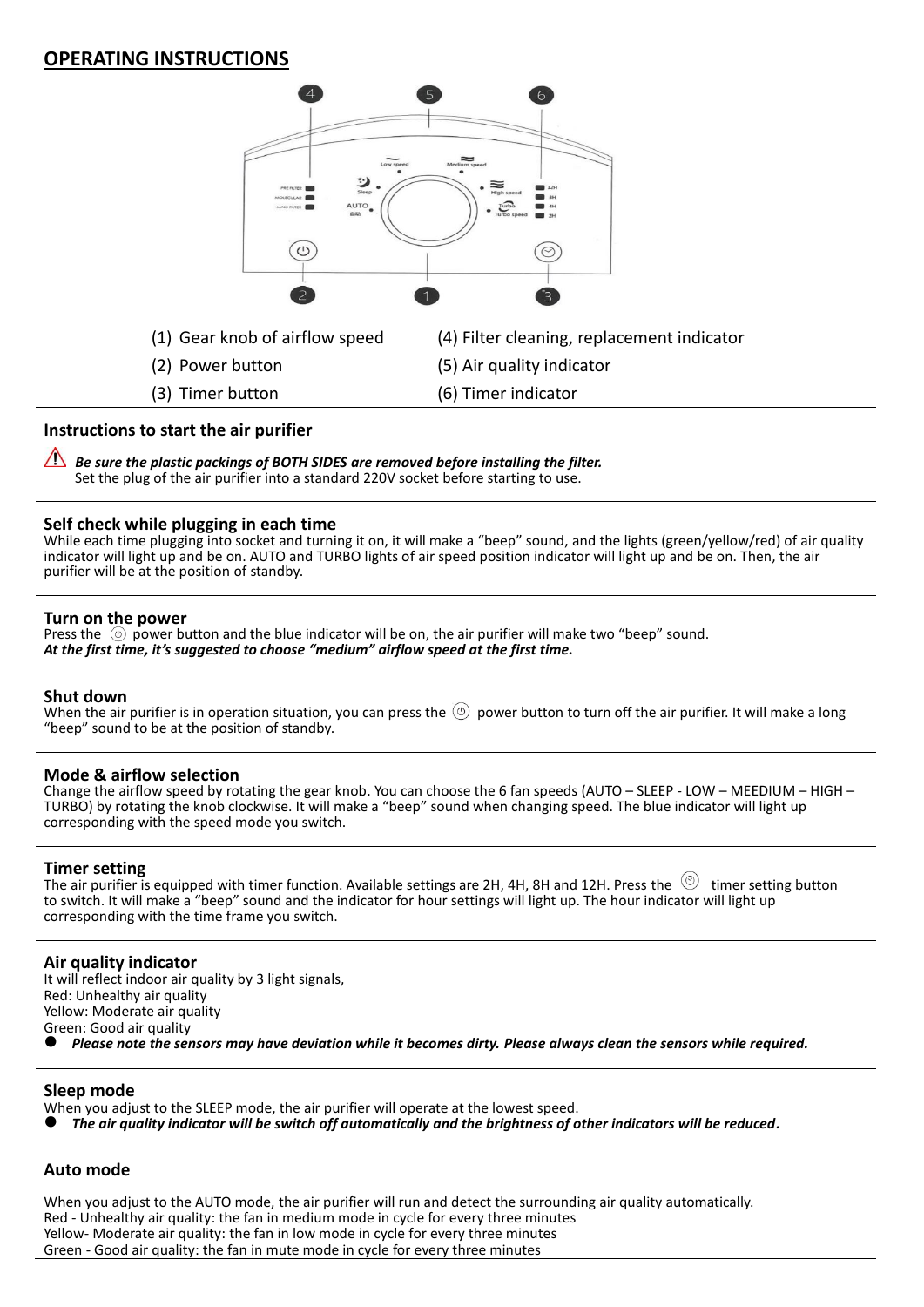### **FILTER MONITORING**

**The air purifier is equipped with two sets of filters: Main filter + Molecular filter + Primary filter**



Filter expiring time is variable by operation time, airflow volume and indoor air quality. The light will be on and to recommend to clean or change filter.

#### 【**HEPA filters**】: **captures dust, bacteria, PM 2.5, and 99.97% particles as small as 0.3 microns**

If the air purifier has been used about 8,760 hours (about 12 months), the "Replacement" indicator will be automatically on. After replacing the filter, press the replacement indicator for 5 seconds. The indicator will stop flashing and timer will reset itself.

#### *Tips: It's recommended to replace the filter every 6~12 months based on different environment of use. It's recommended to clean the filter with a vacuum cleaner monthly to ensure the best performance on the machine.*

### 【**Activated carbon filters**】**: removes formaldehyde and odors**

If the air purifier has been used about 2,160 hours (about 3 months), the "Replacement" indicator will be automatically on. After replacing the filter, press the replacement indicator for 5 seconds. The indicator will stop flashing and timer will reset itself.

*Tips: It's recommended to replace the filter every 3~6 months based on different environments of use. It's recommended to clean the filter with a vacuum cleaner monthly to ensure the best performance on the machine.* 

### 【**Pre-filter filters**】**: removes dust haze and allergens**

If the air purifier has been used about 1,440 hours (about 2 months), the" Cleaning" indicator will be automatically on. You can either clean it with vacuum cleaner or wash it with water, but ensure it dry completely before installing into the purifier. After cleaning the filter, press the indicator for 5 seconds until it stops flashing.

### 【HOW TO CLEAN AND MAINTAIN THE AIR PURIFIER】

Į

1. Turn off the power button and disconnect the plug. Take the covers out from the machine.

> Use the vacuum cleaner or a wet cloth to wipe the filter cover gently.

 Put the filter cover back into the machine after it dry completely.



2. Wipe the air purifier body with a wet cloth. Do not allow water to flow into the air outlet or inlet.

 *Do not immerse the air purifier in water, use chemical liquid to clean the purifier (the machine). Avoid liquids, such as water, going inside the air outlet/inlet and power button of the machine, otherwise, the motor and filters will be damaged.*